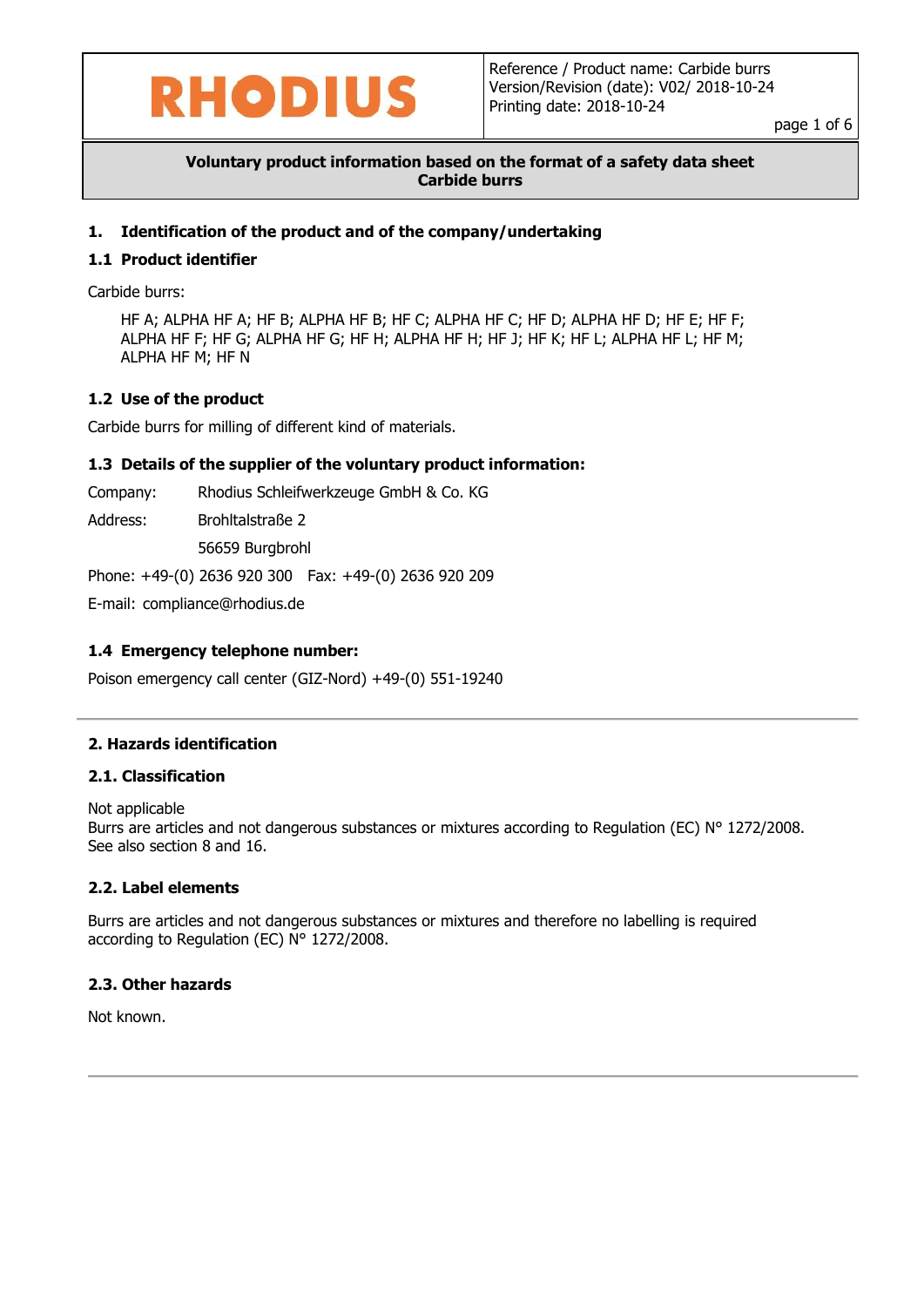## **3. Composition/information on ingredients**

The product contains the following ingredients which are classified according to Regulation (EC) Nr. 1272/2008 or for which a community occupational exposure limit value exists:

| Substance                     | $EC-No$   | CAS-N°                             | REACH Registration   Conc. (%)<br>N° |     | Classification acc. to Regulation (EC)<br>N° 1272/2008 (CLP) |                      |
|-------------------------------|-----------|------------------------------------|--------------------------------------|-----|--------------------------------------------------------------|----------------------|
|                               |           |                                    |                                      |     | Hazard classes/ hazard<br>categories                         | Hazard<br>statements |
| Cobalt                        | 231-158-0 | 7440-48-4                          |                                      | < 8 | Resp. Sens. 1<br>Skin Sens. 1<br>Aquatic Chronic 4           | H334<br>H317<br>H413 |
| $\overline{\phantom{a}}$<br>. |           | $\sim$ $\sim$ $\sim$ $\sim$ $\sim$ |                                      |     |                                                              |                      |

(For full text of H-phrases see section 16)

#### **4. First aid measures**

See also section 8 and 16

## **4.1. Description of first aid measures**

| Inhalation:        | Not possible, due to the form of the product.                               |
|--------------------|-----------------------------------------------------------------------------|
| Eye contact:       | Not possible, due to the form of the product.                               |
| Skin contact:      | No harmful effects known.                                                   |
| Ingestion:         | Not likely, due to the form of the product; if necessary contact physician. |
| Note to physician: | Not available.                                                              |
|                    |                                                                             |

## **4.2. Most important symptoms and effects, both acute and delayed**

Not known.

#### **4.3. Indication of any immediate medical attention and special treatment needed**

Not relevant. Treat symptomatically.

#### **5. Fire fighting measures**

#### **5.1. Extinguishing media**

Extinguishing media: water, foam, sand, powder or  $CO<sub>2</sub>$  as appropriate for surrounding materials.

#### **5.2. Special hazards arising from the product**

Toxic fumes may occur. Use respiratory protective equipment.

#### **5.3. Advice for fire fighters**

Extinguishing materials should be selected according to the surrounding area.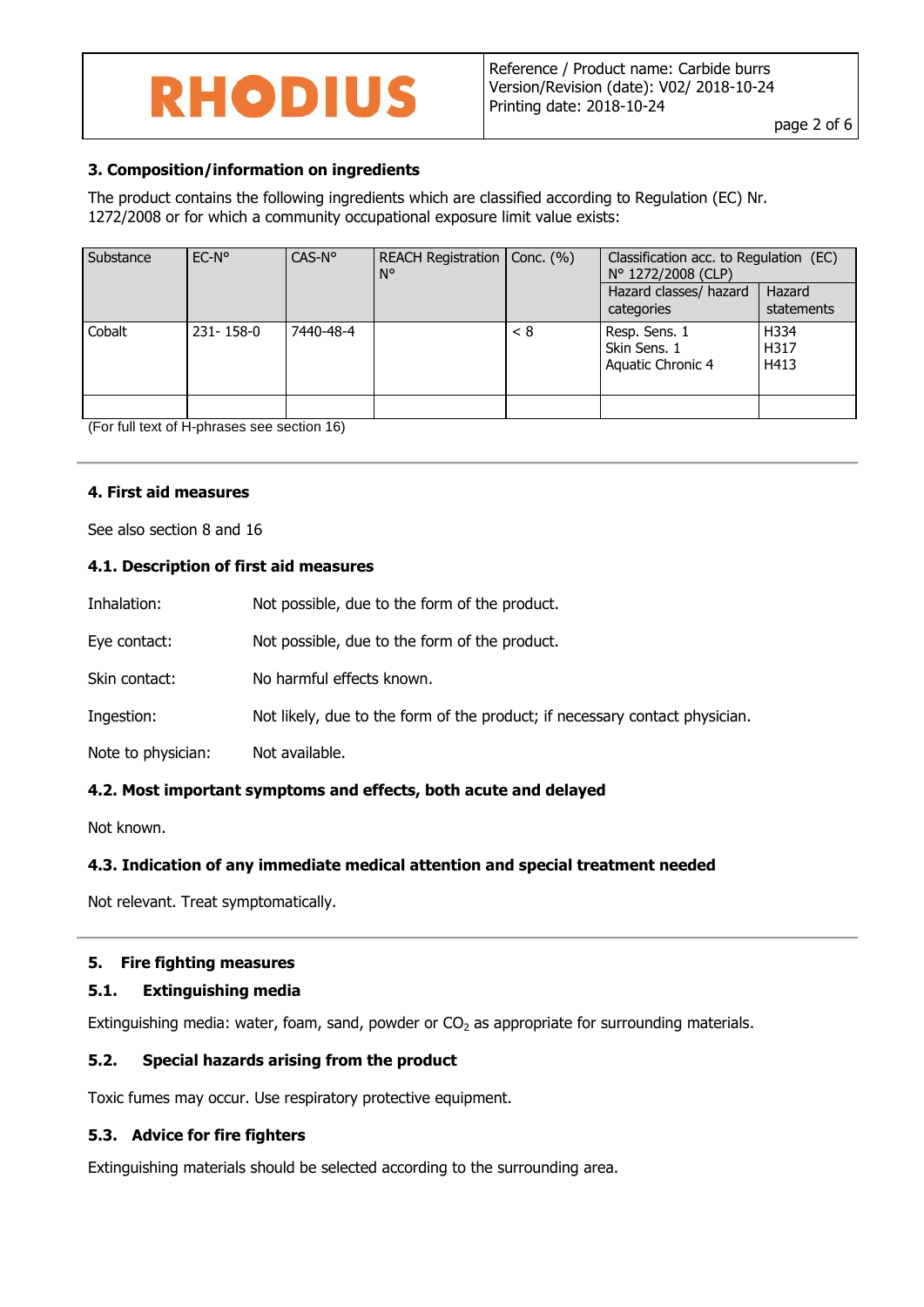

#### **6. Accidental release measures**

Not applicable.

### **7. Handling and storage**

Follow instructions of machine manufacturers and the relevant national regulations. In addition, observe the safety recommendations of the manufacturer.

#### **8. Exposure controls/personal protection**

#### **8.1. Control parameters**

Before machining it is recommended to perform a risk assessment and to use personal protection equipment accordingly.

Occupational exposure limit values and/or biological limit values

Keep exposure to the following components under surveillance (Observe also the regional official regulations):

| Limit<br>value                  |                 |                |                 | Occupational limit value<br>Short term<br>Long term |                            |                   |                            |            |                |
|---------------------------------|-----------------|----------------|-----------------|-----------------------------------------------------|----------------------------|-------------------|----------------------------|------------|----------------|
| type<br>(country)<br>of origin) | <b>Sbstance</b> | $EC-N^{\circ}$ | $CAS-N^{\circ}$ | mg/m <sup>3</sup>                                   | ml/m <sup>3</sup><br>(ppm) | mg/m <sup>3</sup> | ml/m <sup>3</sup><br>(ppm) | Peak limit | Source, remark |
|                                 |                 |                |                 |                                                     |                            |                   |                            |            |                |
|                                 |                 |                |                 |                                                     |                            |                   |                            |            |                |

Note: Hazardous dust of the workpiece material may be generated during machining and/or sanding operations. National regulations for dust exposure limit values have to be taken into consideration.

#### **8.2. Exposure controls**

- 8.2.1. Individual protection measures
- 8.2.1.1. Respiratory protection: Use respiratory protective equipment

(type depends on specific application and material being ground).

- 8.2.1.2. Hand protection: Wear protective gloves (type depends on specific application and material being ground).
- 8.2.1.3. Eye protection: Wear protective goggles or face shield (type depends on specific application and material being ground).
- 8.2.1.4. Hearing protection: Use hearing protection (type depends on specific application and material being ground).
- 8.2.1.5. Body protection: Use protective clothing (type depends on specific application and material being ground).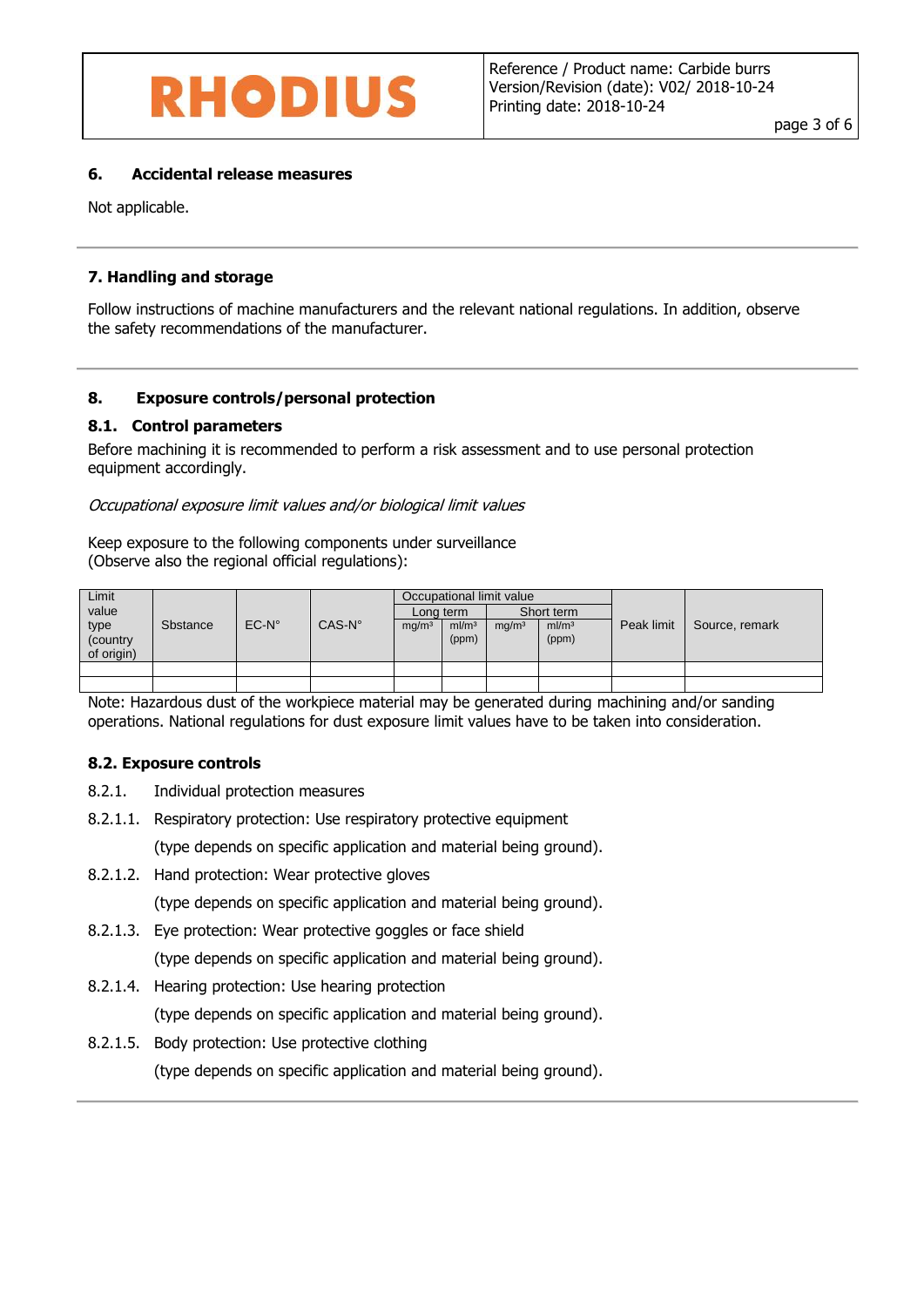page 4 of 6

## **9. Physical and chemical properties**

## **9.1. Information on basic physical and chemical properties**

- a) Physical state: solid
- b) Colour: depending of product type
- c) Solubility in water: non indicated

## **9.2. Other information**

None.

#### **10. Stability and reactivity**

#### **10.1. Reactivity**

Burrs are stable when handled or stored correctly.

#### **10.2. Chemical stability**

No decomposition in normal use.

## **10.3. Possibility of hazardous reactions**

No dangerous reactions known.

#### **10.4. Conditions to avoid**

Burrs are stable when handled or stored correctly.

#### **10.5. Incompatible materials**

No dangerous reactions known.

#### **10.6. Hazardous decomposition products**

At temperatures exceeding 250° C hazardous or toxic decomposition products may be generated.

#### **11. Toxicological information**

#### **11.1. Information on toxicological effects**

No toxicological effects if inhaled or swallowed or with eye or skin contact are known. See also section 8.

#### **12. Ecological information**

#### **12.1. Toxicity**

No effects known.

#### **12.2. Persistence and degradability**

No biodegradable potentials known.

#### **12.3. Bioaccumulative potential**

No potentials known**.**

#### **12.4. Mobility in soil**

No potentials known**.**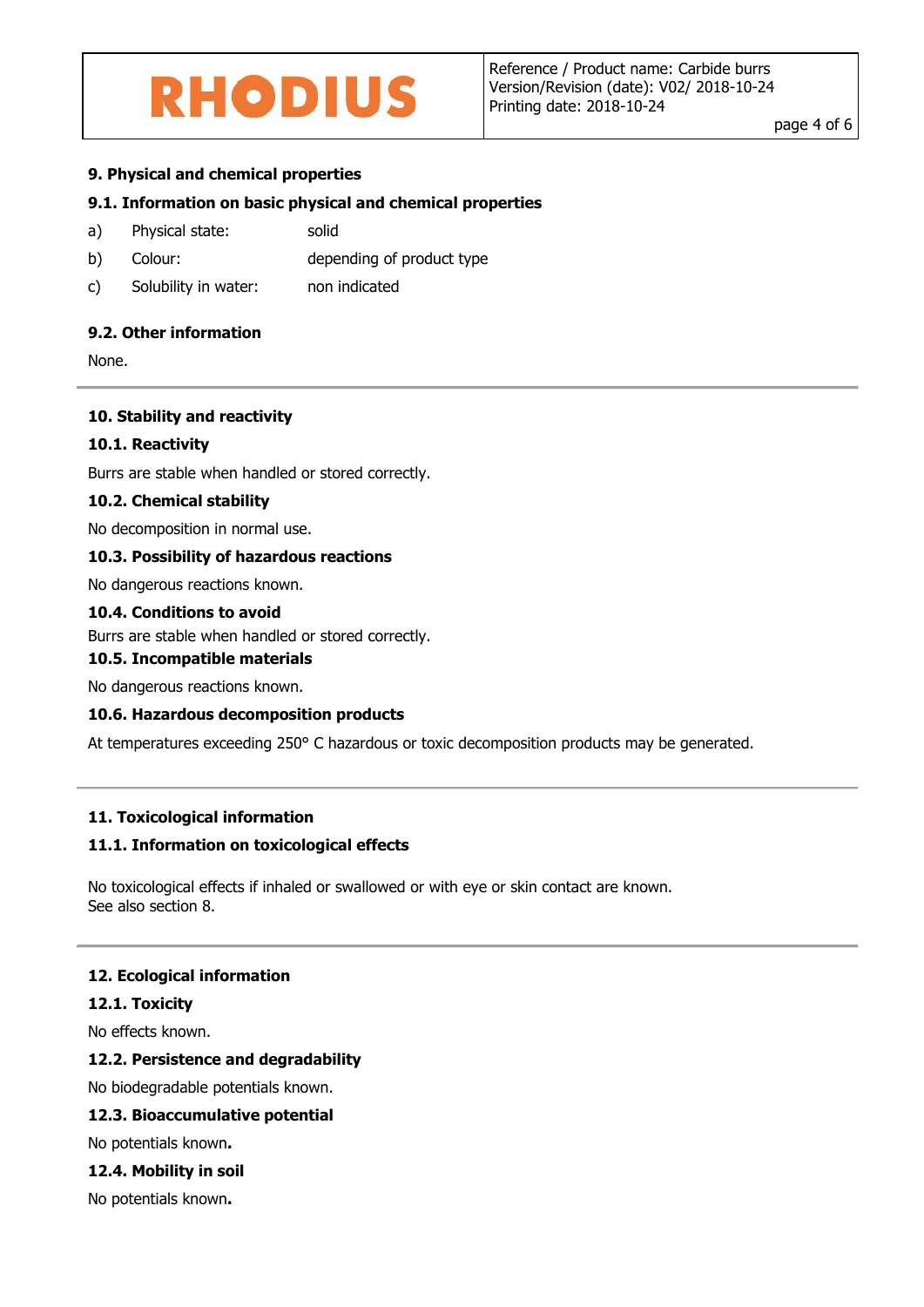page 5 of 6

## **12.5. Results of PBT and vPvB assessment**

Not relevant.

## **12.6. Other adverse effects**

No effects known.

## **13. Disposal considerations**

## **13.1. Waste treatment methods**

13.1.1. Product

Follow national and regional regulations.

Due to the ingredients and properties disposal as hazardous waste (2000/532/EC), (EWC – Nr. 120120).

## 13.1.2. Packing

Follow national and regional regulations.

## **14. Transport information**

The product is not covered by international regulation on the transport of dangerous goods.

## **15. Regulatory information**

## **15.1. Safety, health and environmental regulations/legislation specific for the product** No specific labelling requirements under respective EC directives.

## **15.2. Chemical safety assessment**

Not relevant.